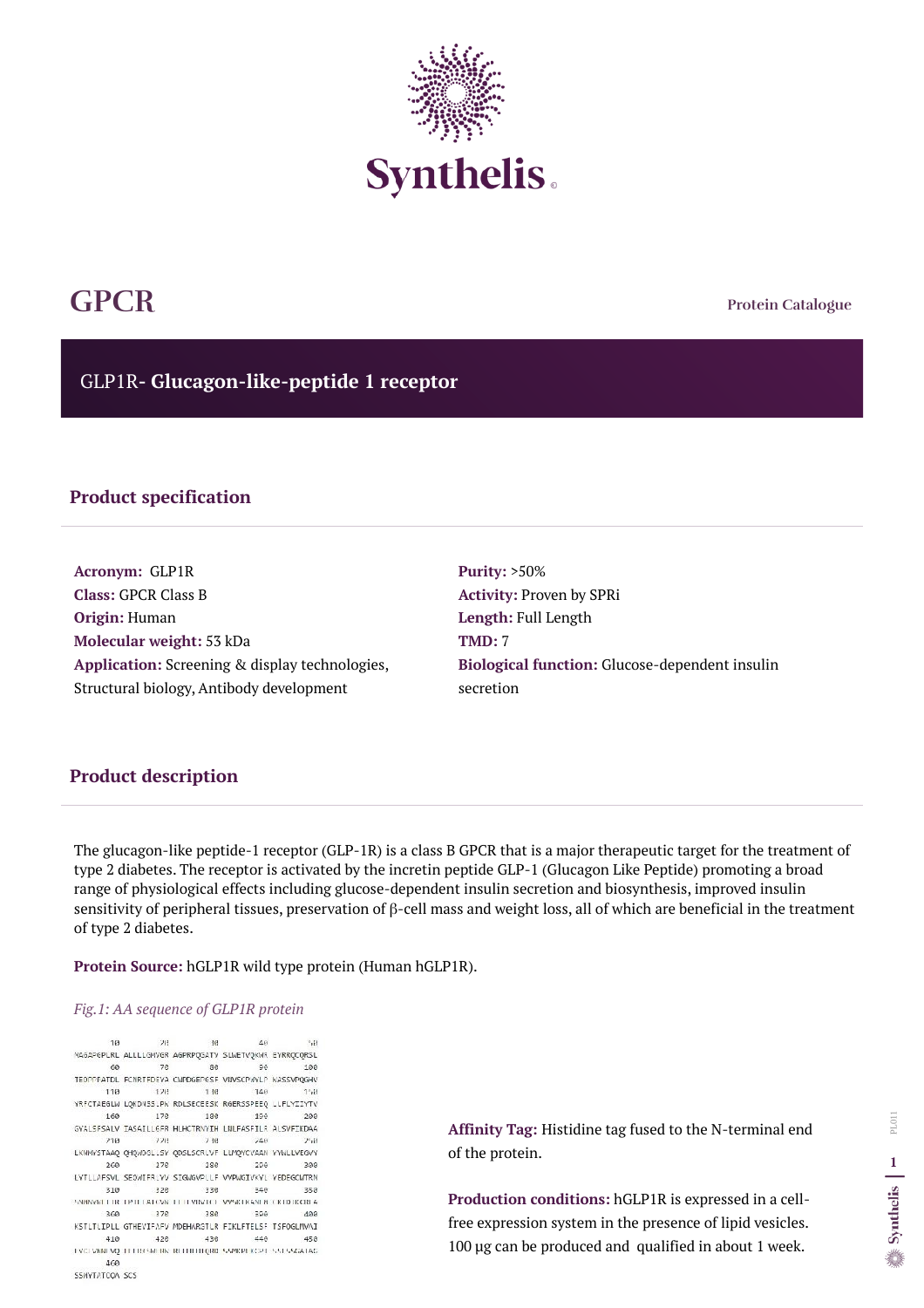# **Quality analysis**

**Purity:** Typically > 50% as determined by SDS-Page and Coomassie Blue staining.

Western blot using anti-His-tag monoclonal antibody proved that the GLP1 receptor was expressed. As shown in Figure 2, a band about 40 kD was visualized. The molecular weight of GLP1 receptor protein seems to be lower than the calculated one (53 kDa) but a survey of membrane proteins applied to SDS–PAGE showed that observed MW may diverge by as much as approximately ±50% from formula values .

Migration on sodium dodecyl sulfate-polyacrylamide gel electrophoresis (SDS-PAGE) that does not correlate with formula molecular weights, termed "gel shifting," appears to be common for membrane proteins. The protein adopts equivalent shapes after SDS treatment, unfolding conformation. The presence of hairpins (helix-loop-helix) could be an explanation of this gel shift. The literature concerning membrane proteins mentions a differential solvation by SDS (replacing protein-detergent contacts with protein-protein contacts, implying that detergent binding and folding are intimately linked). The apparent MWs among this group deviate widely from formula MW with gel shifts (migration on PAGE that does not correspond to formula MW) ranging from -46% to + 48%.

#### **References**:

– Proc. Natl. Acad. Sci., February 10, 2009, vol. 106

Detergent binding explains anomalous SDS-PAGE migration of membrane proteins.

– Proc. Natl. Acad. Sci. September 24, 2013, vol. 39

Acrylamide concentration determines the direction and magnitude of helical membrane protein gel shifts

– Analytical Biochemistry 434 (2013) 67–72

Correction factors for membrane protein molecular weight readouts on sodium dodecyl sulfate–polyacrylamide gel electrophoresis.

**Purification procedure:** As standard, hGLP1R proteoliposomes are purified on a sucrose gradient. Further purification steps can be added if required.

*Fig.2: Proteoliposome hGLP1R after purification (Western blot identification).* 



# **Assessment of functionality**

# **Introduction**

The aim of this study was to optimize the cell-free expression of GLP1 receptor proteoliposomes by adding, for example, the specific ligand directly in the reaction mix. We have constructed a new plasmid containing Strep-tag at the C-terminus of the receptor which allows validation of full length of GLP1 receptor. After that, we have developed a binding assay for GLP1 ligands using SPRi. A specific signal was detected between GLP1 ligand and GLP1 receptor. This signal is depending on the expression condition.

## **Materials**

# **GLP1 ligand**

Expression of GLP1 receptor by cell-free and activity binding tests were performed using the specifc ligand (Glucagon like peptide), soluble in the running buffer.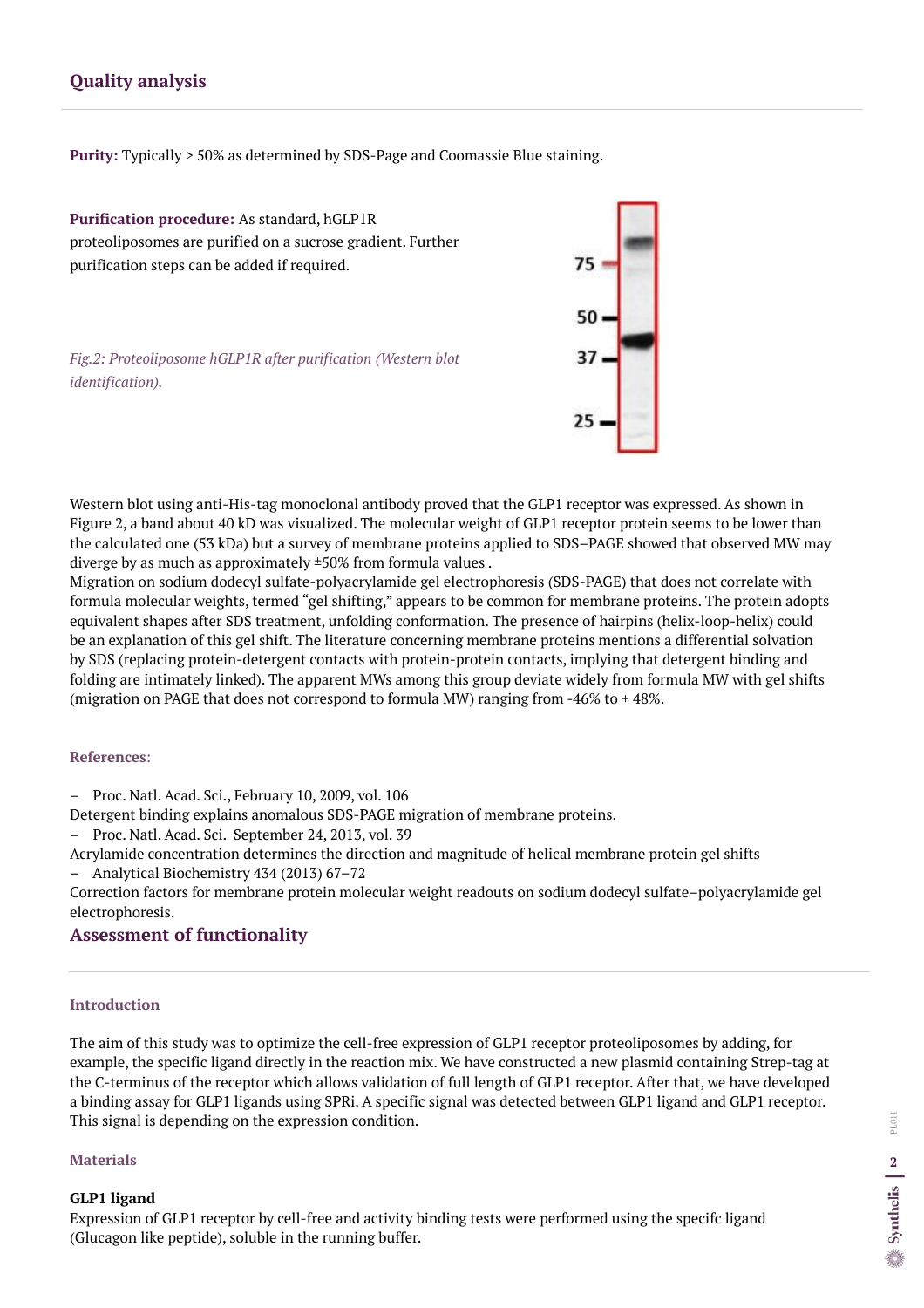### **Proteoliposomes**

A first feasibility study allows the determination of the specific parameters for the expression of GLP1 receptor. We have used these conditions to produce GLP1 receptor proteoliposomes in absence or in presence of its ligand. We have screened a range of concentrations of this ligand in order to select the best concentration for the SPRi assay. A construction containing a strep-Tag at the C-terminus was included in this study.

After the proteoliposome production, the mixtures were directly loaded onto a 3-step discontinuous sucrose gradient (60%, 30% and 5%) to separate proteoliposomes from precipitated protein and empty liposomes. After ultracentrifugation (1h at 200,000xg at 4°C), the different fractions were collected for analysis by Western blotting. The final concentration

of the protein of interest and its degree of purity were estimated with Coomassie blue staining.

A production of 20µg of GLP1 receptor +/- ligands and a non-relevant protein as negative control into biotinylated liposomes were required for SPRi studies.

## **Assay design**

# **SPRi Detection Immobilisation by electro-polymerization on gold surface**

Avidin was immobilized on a gold-coated glass prism by electrochemical copolymerization of pyrrole-avidin conjugates. Biotinylated proteoliposomes containing GLP1 receptor and biotinylated proteoliposomes without this protein (negative control) were deposited on pyrrole-avidin spots (without electro-polymerization). Each proteoliposome condition was spotted in five copies using an Omnigrid robotic arrayer (HORIBA Scientific) (**Figure 3**)**.**

# *Fig.3: Diagram of proteoliposome immobilization and ligand capture method.*

*Avidin pyrroled was immobilized on the gold surface, biotinylated proteoliposomes were deposited on the avidin spots and the ligands were injected on all spots.* 



We have immobilized two different GLP1 receptors on the biochip:

- GLP1 receptor expressed without additive
- GLP1 receptor expressed in presence of GLP1 ligand

## **Capture of ligands on biochip**

The capture of ligands was performed at 25°C using SPRiPlexII (manual instrument). The GLP1 receptors were immobilized at 5µg/mL. The GLP1 ligand was injected over the immobilized receptor at a flow rate of 50µL/min. Association was monitored for 4 min, and dissociation was monitored for 5 or 10 min.

For each experiment, all injections were carried out successively. The dissociation was completed and no regeneration was performed between ligand injections. After the injection of the compounds, the chip was rinsed with the running buffer to remove unbound compounds. All compounds were diluted in the running buffer.

The binding responses of the ligand were normalized to the density of proteoliposomes on the surface. The data were analyzed using SPRi1000 software.

## **Experimental conditions**

We have optimized the ligand time injection (correlating to flow-rate) and saturation condition in order to reduce the non-specific binding to the sensor surface **(Table 1)**.

Table 1 : Experimental conditions

| <b>Running buffer</b>              | Phosphate, MgCl2, 0.2mg/mL BSA |
|------------------------------------|--------------------------------|
| <b>Blocking solution</b>           | 2 % BSA                        |
| Flow rate                          | 50 µL/min                      |
| Kinetics angle                     | 57.89°                         |
| Sample loop volume                 | $200 \mu L$                    |
| <b>Contact time</b>                | $4 \text{ min}$                |
| <b>GLP1 Receptor Concentration</b> | $5 \mu$ g/mL                   |
| Report time                        | Before end of sample injection |
| <b>Regeneration solution</b>       | Not needed                     |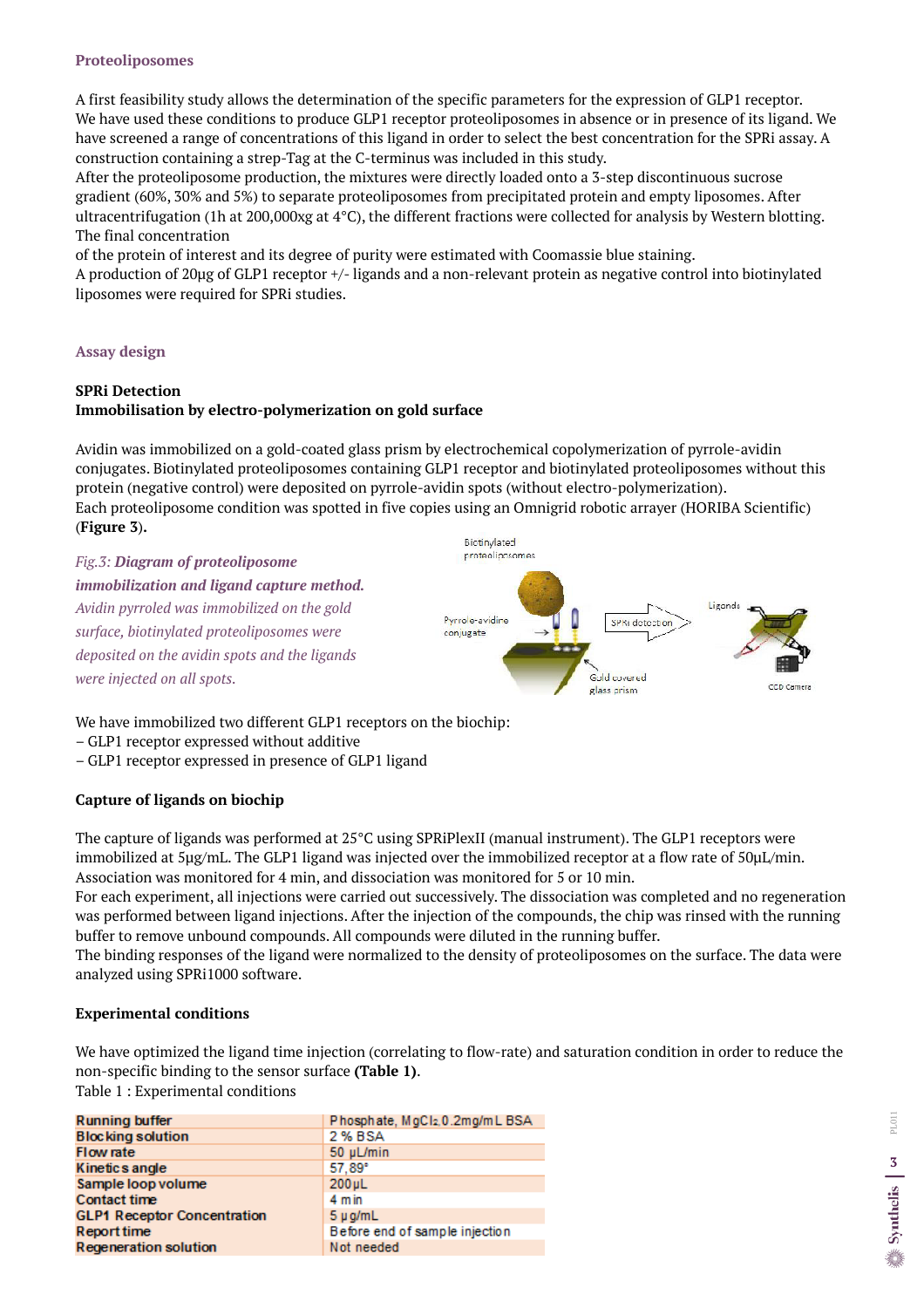## **Results**

### **Validation of the expression :**

We have validated the full length of GLP1R on the final expression (**Figure 2**). For this, we have used the His-GLP1R-Strep construct and we have revealed the expression with an antibody against Strep-tag. The Western blot under reducing conditions revealed the presence of a band at  $\approx$  45kDa corresponds to the full length of GLP1 receptor. Also, we have observed the same band when we revealed with a specific antibody for GLP1R (**Figure 4**).

# *Fig.4: GLP1R expression in presence of GLP1 ligand.*



GLP1R was expressed in the reaction mixture using optimal condition in presence or absence of GLP1 ligand. To separate proteoliposomes from liposomes and aggregated protein, a discontinuous sucrose gradient was used. The sample was loaded at the bottom of a discontinuous 5–60% (w/v) sucrose gradient (3 ml) and centrifuged for 2 h, at 100,000 ×g at 4 °C. Liposomes and proteoliposomes resolved separately, while unincorporated protein remained in the lower 60% sucrose layer. The fraction containing proteoliposome was diluted and centrifuged for 30 minutes at 30,000×g at 4 °C. The resulting pellet containing the GLP1R proteoliposome was resuspended in buffer and analyzed by Western Blot. Detection was done by using an anti-Strep antibody; using anti-His antibody or using anti-GLP1R antibody. Negative control (NC) corresponds to a reaction sample without DNA template.

# **SPRi results :**

## **Image Biochip**

We have immobilized three different receptors on the biochip:

- GLP1 receptor expressed without additive (GLP1R)
- GLP1 receptor expressed in presence of GLP1 ligand (GLP1R with GLP1 ligand)
- Receptor X expressed without additive (Negative control : NC)

# **GLP1 Ligand Injection**

GLP1 ligand used for the expression of GLP1 receptor was also injected over the biochip. We have monitored the specific interaction between GLP1 receptor and GLP1 ligand by SPRi. In this present experiment, the kinetic analysis was based on single-cycle kinetics. The GLP1 ligand is injected sequentially in the same cycle. GLP1 ligand was diluted in running buffer and injected in a concentration range between 0.5µM and 400µM. A sensorgram corresponding to a plot of response against time, showing the progress of the interaction, was recorded (**Figure 5**) and from sensorgram of the analyte interactions, the SPR signal (% reflectivity) at steady state (equilibrium binding) is determined and described in the Figure 5. **These data correspond to the subtraction of the SPR signal on the negative control.**

The compound concentration and injection time were correct since the steady state was reached and the dissociation is complete. After the injection of the compounds, the chip was rinsed with running buffer to remove unbound compounds.